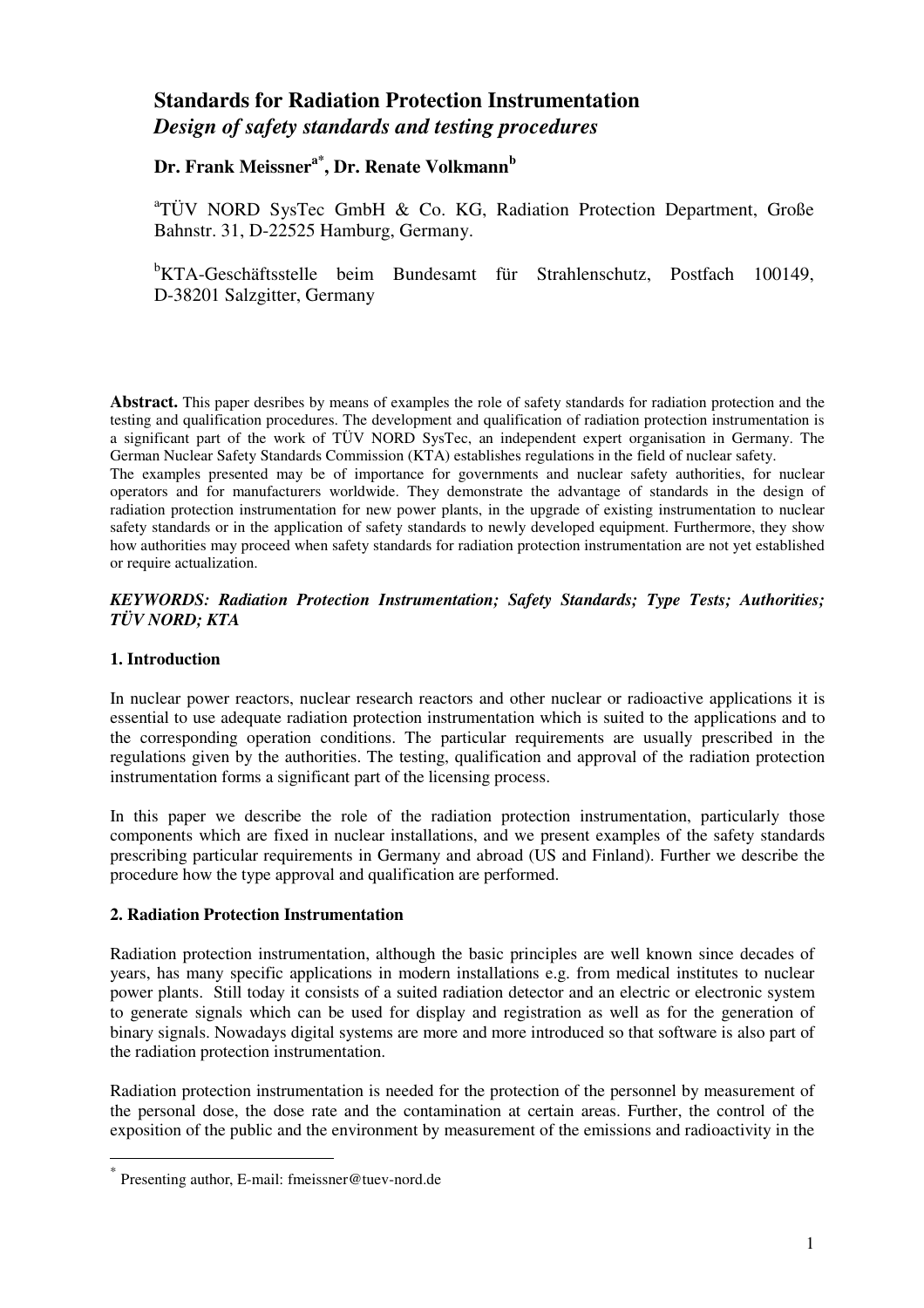vicinity of a nuclear installation is an essential task. For nuclear power plants, also the control of the radioactivity inside the systems and rooms of any nuclear control area is important as well as the measurement and documentation functions in the case of a postulated accident. In order to fulfil all these tasks, stationary and mobile radiation protection instrumentation is used. In this paper we mainly deal with the stationary radiation protection instrumentation designed for monitoring and surveillance tasks. Usually a higher quality level is assigned to the stationary instrumentation than to the mobile equipment.

Taking into account the different applications of radiation protection instrumentation it is obvious that the requirements that have to be met by the components vary strongly. Personal dose surveillance needs a small but precise and stable system which operates at normal room conditions while a dose rate measurement under severe accident conditions of a power reactor must withstand high moisture, temperature and of course dose rate without any loss of correct and required signals.

## **3. Safety Standards for Radiation Protection Instrumentation**

#### **3.1 National safety standards in Germany: KTA**

The safety standards of the Nuclear Safety Standards Commission (KTA) have the task of specifying those safety-related requirements which shall be met to provide against damage arising from the construction and operation of a nuclear power plant. This is part of and defined in the German law (Atomic Energy Act, Sect. 7) which includes that these requirements have to be in accordance with the state of science and technology in order to fulfill the protective goals specified in the Atomic Energy Act, the "Safety Criteria for Nuclear Power Plants", and in the Radiation Protection Ordinance (StrlSchV). Technical details are not included in these regulations, but it is required that the radiation protection instrumentation is appropriate to accomplish the task in question (Radiation Protection Ordinance, Sect. 67). In Germany, among others the KTA safety standards specify the detailed safetyrelated requirements for the respective tasks.

The Nuclear Safety Standards Commission KTA consists of 50 members in five groups of ten members each. These groups are:

- Licensing and supervisory authorities
- Independent expert organisations for safety assessment (like TÜV NORD SysTec)
- Manufacturers
- Members of Utilities
- Miscellaneous (like unions)

Thereby, TÜV NORD SysTec participates in the development and application of guidelines and safety standards in Germany and has specific knowledge about the international requirements for the qualification of radiation protection instrumentation.

The protection of persons inside and outside the facility from ionizing radiation as well as the monitoring of the specified normal functions of the equipment

- for the retention of solid, liquid and gaseous radioactive substances within the provided enclosure,
- for the handling and controlled conduction of radioactive substances within the facility
- for the monitoring of the release of radioactivity

is achieved by stationary and by mobile radiation protection instrumentation. These tasks comprise monitoring the dose rate within nuclear power plants (KTA 1501), monitoring of the radioactivity in the inner atmosphere of nuclear power plants (KTA 1502), surveilling the release of gaseous and particulate radioactivity during normal operation and during design basis accidents (KTA 1503), and monitoring and assessing the discharge of radioactivity in water (KTA 1504).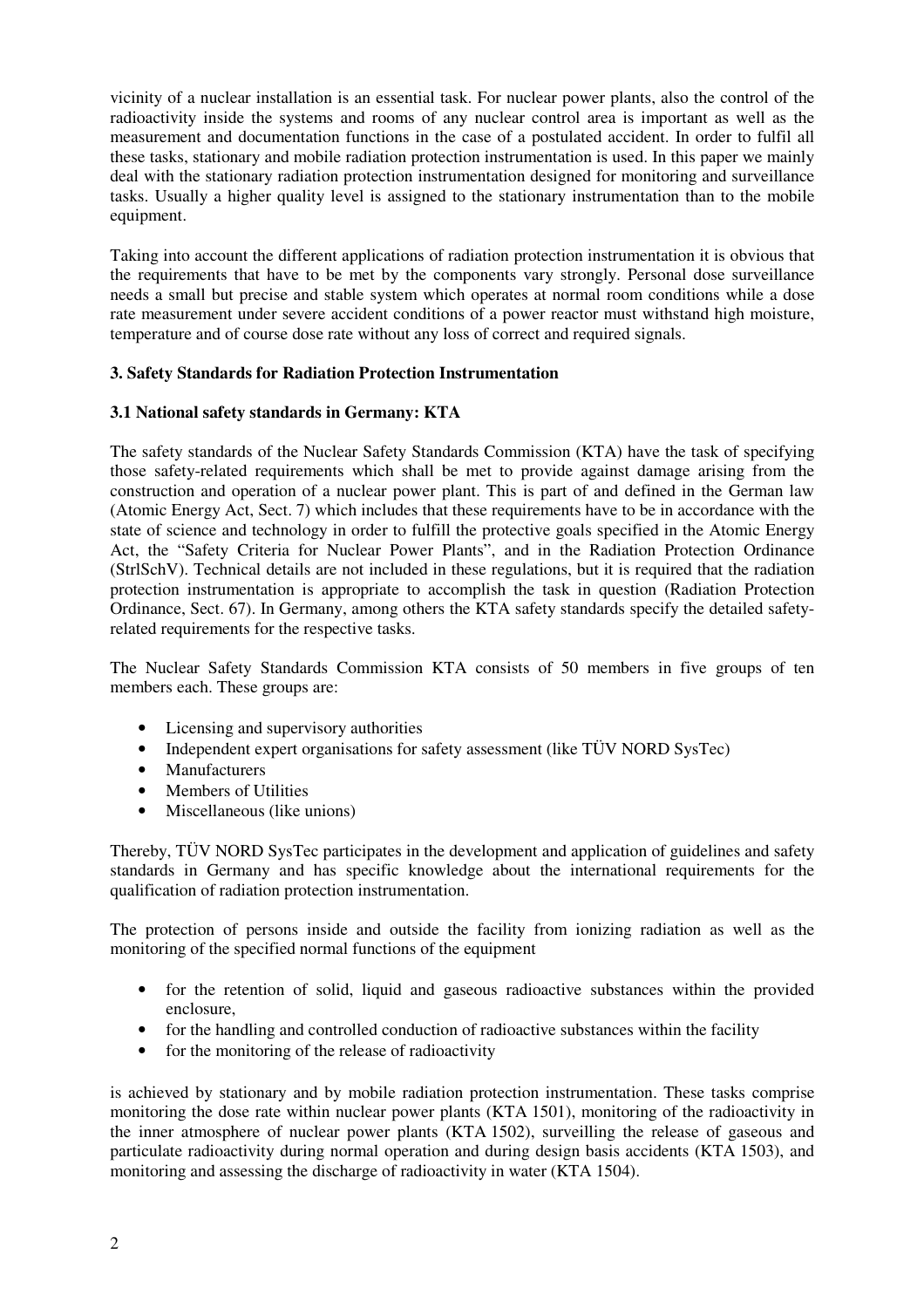The stationary system for monitoring local dose rate, according to the safety standard KTA 1501, serves to monitoring in the controlled access areas during specified normal operation and to warn when thresholds are exceeded. During and after design basis accidents the system shall give information regarding the accessibility of the monitored areas.

The radiation protection instrumentation which measures the concentration of radioactivity in the inner atmosphere of the facility automatically shall give signals when alarm thresholds are exceeded to initiate the required measures. It is further suited to identify compartments where increased concentration of radioactivity can lead to an increased discharge with the exhaust air of the nuclear power plant. Additionally, such instrumentation can indicate leaking systems or components if increased concentration of airborne radioactivity is detected. These objectives are defined in the safety standard KTA 1502.

In the German Radiation Protection Ordinance (StrlSchV, Sect. 47 and 48) it is required that any uncontrolled discharge shall be prevented and that the released radioactivity is as low as possible, the release surveilled and that the discharge is specified and reported to the proper authority. The safety standard KTA 1503 therefore requires that radiation protection instrumentation is installed and operated to achieve a basis for evaluating radiological effects and to generate automatically initiated alarm signals when threshold values are exceeded.

Monitoring and assessing the discharge of radioactivity in liquid effluents according to the safety standard KTA 1504 has the objective of determining the radiological effects and automatically initiating alarm signals when threshold values are exceeded.

The standards of the German Nuclear Safety Standards Commission KTA include the detailed properties of the radiation protection instrumentation. For illustration, a specific example is given in Table 1.

| Table 1: Characteristic parameters of the noble gas measuring equipment specified in Sect. 4.2.1 of |  |  |  |
|-----------------------------------------------------------------------------------------------------|--|--|--|
| the KTA safety standard KTA 1502.                                                                   |  |  |  |

|                                               | Values for the characteristic parameters for        |                                                                         |                                                                |  |  |
|-----------------------------------------------|-----------------------------------------------------|-------------------------------------------------------------------------|----------------------------------------------------------------|--|--|
| <b>Characteristic Parameters</b>              | stationary<br>measuring<br>equipment<br>PWR and BWR | stationary<br>measuring equipment<br>of compartment group<br><b>PWR</b> | mobile<br>measuring or<br>sampling<br>equipment<br>PWR and BWR |  |  |
| Detection limit of<br>noble gas concentration | $1 \times 10^4$ Bq/m <sup>3</sup>                   | $5 \times 10^4$ Bq/m <sup>3</sup>                                       | $1 \times 10^5$ Bq/m <sup>3</sup>                              |  |  |
| Reference nuclide to be used                  | Xenon 133                                           |                                                                         |                                                                |  |  |
| limit of<br>measuring<br>Upper<br>range       | $5 \times 10^8$ Bq/m <sup>3</sup>                   | $5 \times 10^9$ Bq/m <sup>3</sup>                                       | $5 \times 10^8$ Bq/m <sup>3</sup>                              |  |  |

In the case of incidents or accidents it is required that the radiation protection instrumentation displays and records information on the condition of the facility before, during and after a design basis accident or in the case of events which can lead to an increased release of radioactivity. It is specified that the radiation protection instrumentation

• delivers sufficient data on the condition of the power plant in order to enable the required protective measures with respect to the personnel and the plant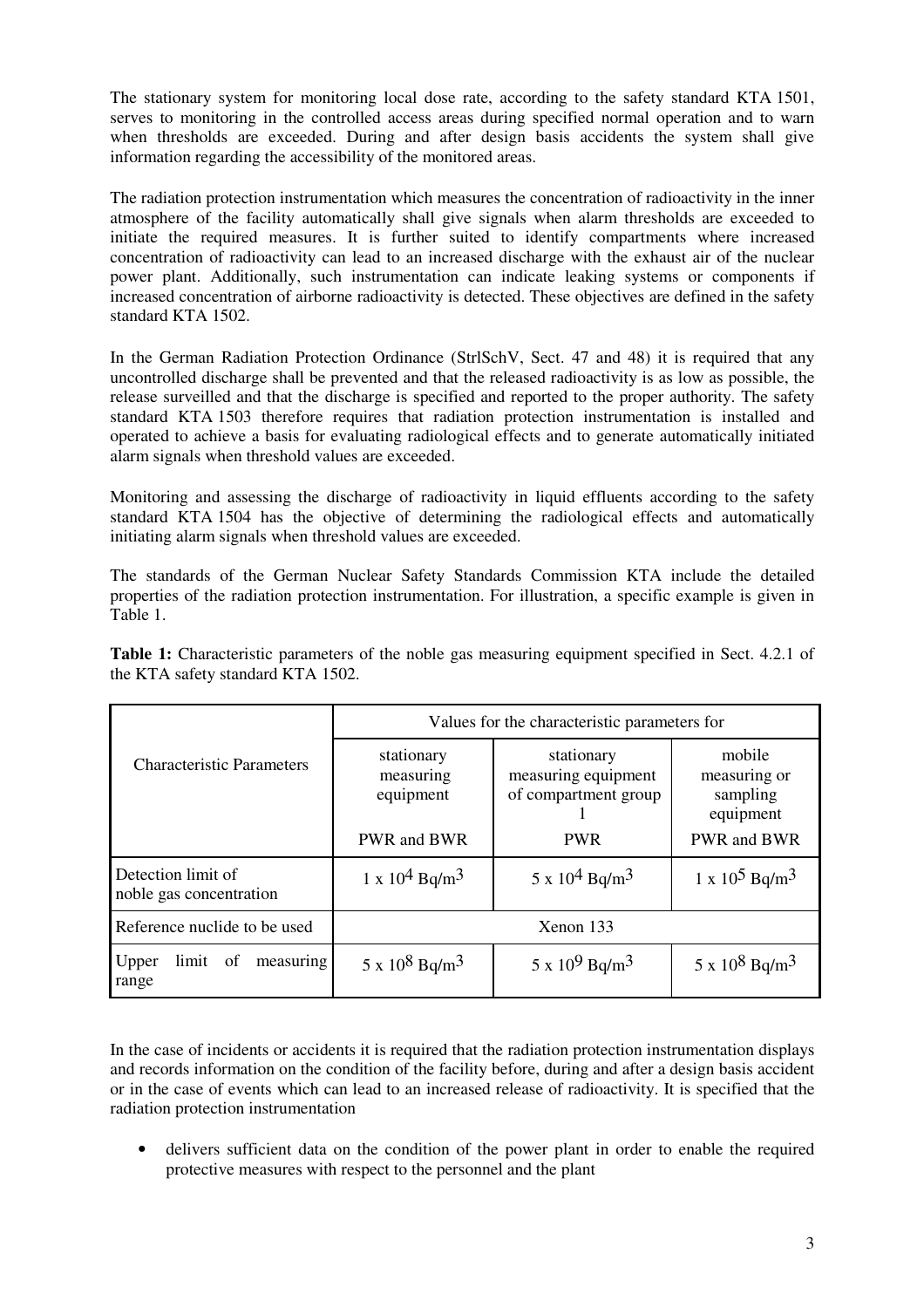- gives indications on the sequence of events during the incident and will enable the documentation
- allows an estimation of the effects on the environment

The KTA safety standard 3502 specifies the requirements for the accident instrumentation which includes the measurement of the activity concentration for noble gases in the exhaust air, the measurement of the absorbed dose rate and meteorological data like the wind direction and velocity.

Concerning the radiation protection of the personnel, the KTA has further released the safety standard "Radiation Protection Considerations for Plant Personnel in the Design and Operation of Nuclear Power Plants" (KTA 1301) which includes the surveillance of personnel and working areas by radiation protection equipment.

## **3.2 National safety standards from other countries**

The Nuclear Regulatory Commission (NRC) is the US authority for the licensing and supervision of civil nuclear installations. The NRC regulations 1.21 ("measuring, evaluating, and reporting radioactivity in solid wastes and releases of radioactive materials in liquid and gaseous effluents from light-water-cooled nuclear power plants") state that information on the identity and quantity of radionuclides in liquid and gaseous effluents and solid wastes from light-water-cooled nuclear power plants, together with meteorological data representative of principle release points, are needed

- for evaluation by the licensee and the Regulatory staff of the environmental impact of radioactive materials in effluents and solid wastes, including estimates of the potential annual doses to the public,
- to ascertain whether the regulatory requirements and limiting conditions of operation have been met and whether concentrations of radioactive materials in liquid and gaseous effluents haven been kept as low as practicable,
- for evaluation by the licensee and the Regulatory staff of the adequacy and performance of the containment, waste treatment methods and effluent controls.

The NRC guide points out that it is essential to have a degree of uniformity in the methods used for measuring, evaluating, recording, and reporting data on radioactive material in effluents and solid wastes. Further, the NRC guide describes gross monitoring programs which include noble gases, iodine isotopes, particulates and tritium, specific monitoring of liquid effluents and solid wastes.

The specific NRC guide 1.97 ("Criteria for Accident Monitoring Instrumentation") requires operating reactor licensees to provide means for monitoring the reactor containment atmosphere, spaces containing components to recirculate LOCA fluids, effluent discharge paths, and the plant environs for radioactivity that may be released as a result of postulated accidents.

Detailed technical requirements for the radiation protection instrumentation are given by the Institute of Electrical & Electronics Engineers (IEEE).

In many countries, the NRC and IEEE regulations are adapted or are part of the national standards for instrumentation. On behalf of technical specifications and procedures, the guides of the International Electrotechnical Commission (IEC) are also considered. In the safety standards design basis accidents and severe accidents are considered and those components of the radiation protection instrumentation which are used for these scenarios have to meet highest technological specifications.

A project in Europe to be mentioned here is the European Pressurized Reactor (EPR) which is under construction at the site Olkiluoto in Finland and for which the radiation protection instrumentation is being designed actually. In Finland, the Radiation and Nuclear Safety authority STUK has published the national guide YVL which applies to the safety of nuclear power plants. Concerning the radiation protection instrumentation, VYL requires that to ensure radiation monitoring, there shall be a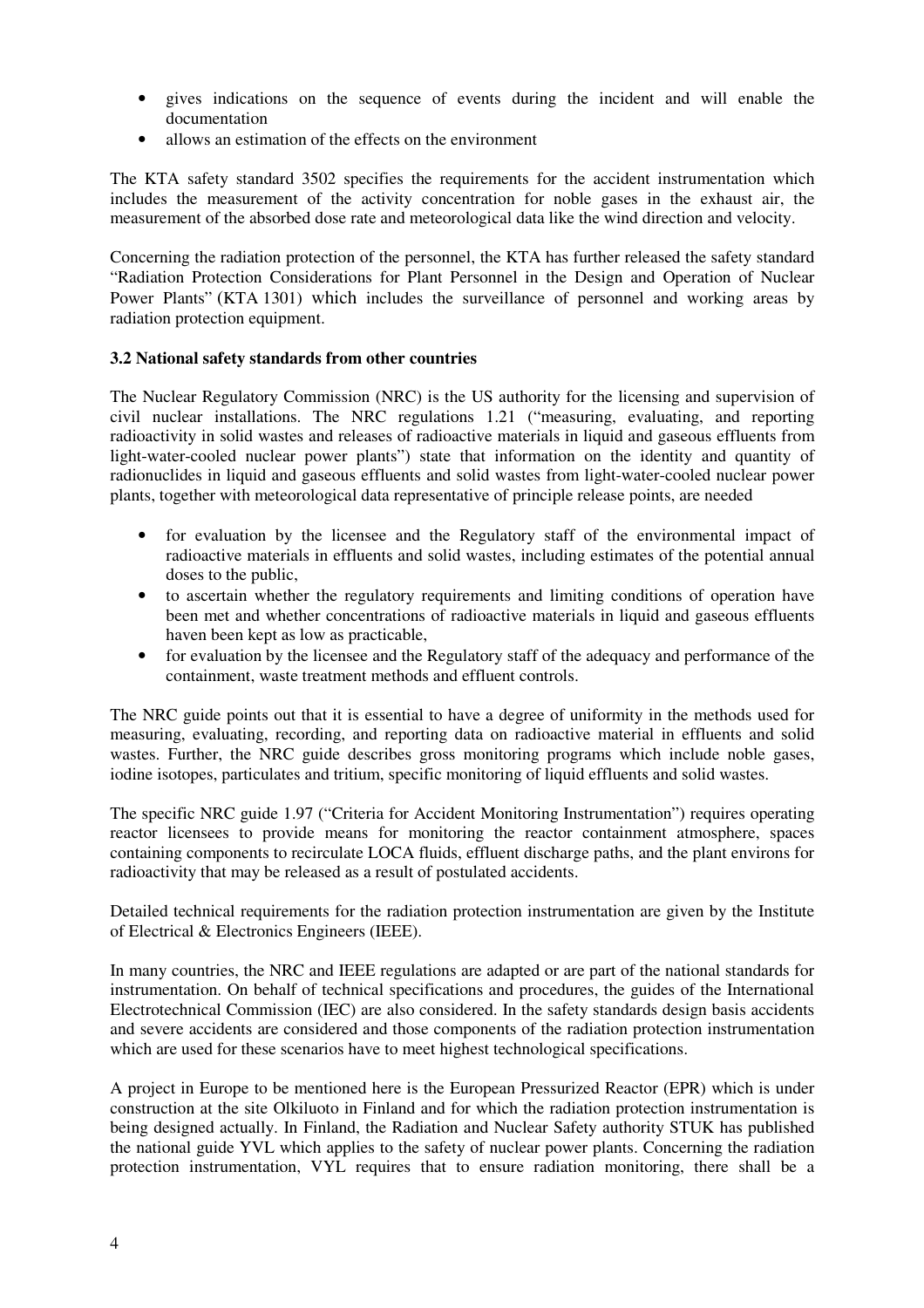sufficient number of stationary and portable radiation measurement devices at the plant for determining the external dose rate and what radioactive substances there are in the air, systems or on surfaces. Furthermore, alarming measurement devices shall be used for radiation monitoring in such a way, during the operational conditions of the nuclear power plant, nobody is exposed to radiation without knowing it and in a degree harmful to health.

According to the respective safety guide YVL 7.11 the permanently installed (stationary) and portable radiation monitoring systems and equipment are used to ensure the radiation safety of a nuclear power plant and its environment. Their purpose is to measure the radiation dose rates and radiation exposures within the plant as well as to monitor the concentrations of radioactive materials in the systems and the radioactive releases. The measurements conducted at a nuclear power plant include dose rate measurements of external radiation, surface contamination measurements, air activity concentration measurements and workers' dosimetry and determination of internal radioactivity (whole body counting). The purpose of radiation measurements of the systems is to monitor the transport of radioactive materials in the liquid and gas process systems inside the plant. The measurements of radioactive effluents are aimed to monitor liquid and gaseous release of radioactive materials from the plant.

Releases of radioactive materials from a nuclear power plant and their concentrations in the environment shall be effectively monitored. The plant shall be provided with systems which monitor all planned release pathways of radioactive substances. These systems shall be designed to measure and record data about the amount of radioactive substances to be released to the environment during operational conditions and accidents. Release limits shall be defined for the various release pathways and also the necessary measures to restrict the releases if these limits are exceeded.

In the finnish safety standards YVL it is further required that it must be possible to monitor the releases of radioactive substances along planned pathways also in the event of a single failure during operational conditions and accidents. The guide YVL points out that when designing radiation monitoring, provision shall be made for accidents. It shall be possible to take at least the following measures during accidents:

- measurement of dose rate inside the containment
- determination of the concentration of radioactive substances in gas phase of the containment
- determination of the concentration of radioactive substances in the coolant.

Thus, for the purpose of accident monitoring and management, the radiation protection instrumentation shall provide sufficient data for event assessment and for the planning and implementation of countermeasures.

#### **4. Testing and Qualification Procedure**

Type tests with the aim of a qualification have to verify that the radiation protection instrumentation components meet all the requirements of the regulations in question. The qualification demonstrates and documents the ability of equipment to perform safety function(s) under applicable service conditions including design basis accidents, reducing the risk of common-cause equipment failure (according to IEEE-323). Therefore, the components and systems shall be designed, manufactured, installed and operated in a way that their quality level and the inspections and tests required to verify their quality level are adequate. Sometimes, the systems are therefore classified into safety classes. The safety class 1E from the NRC safety standards is often taken as a basis for the electric equipment and systems that are essential to emergency reactor shutdown, containment isolation, reactor core cooling, and containment and reactor heat removal, or are otherwise essential in preventing significant release of radioactive material to the environment. Those components of the radiation protection instrumentation which are needed in design basis accidents and in severe accidents are often assigned to this safety class. Other safety classes apply for the otherwise used radiation protection instrumentation.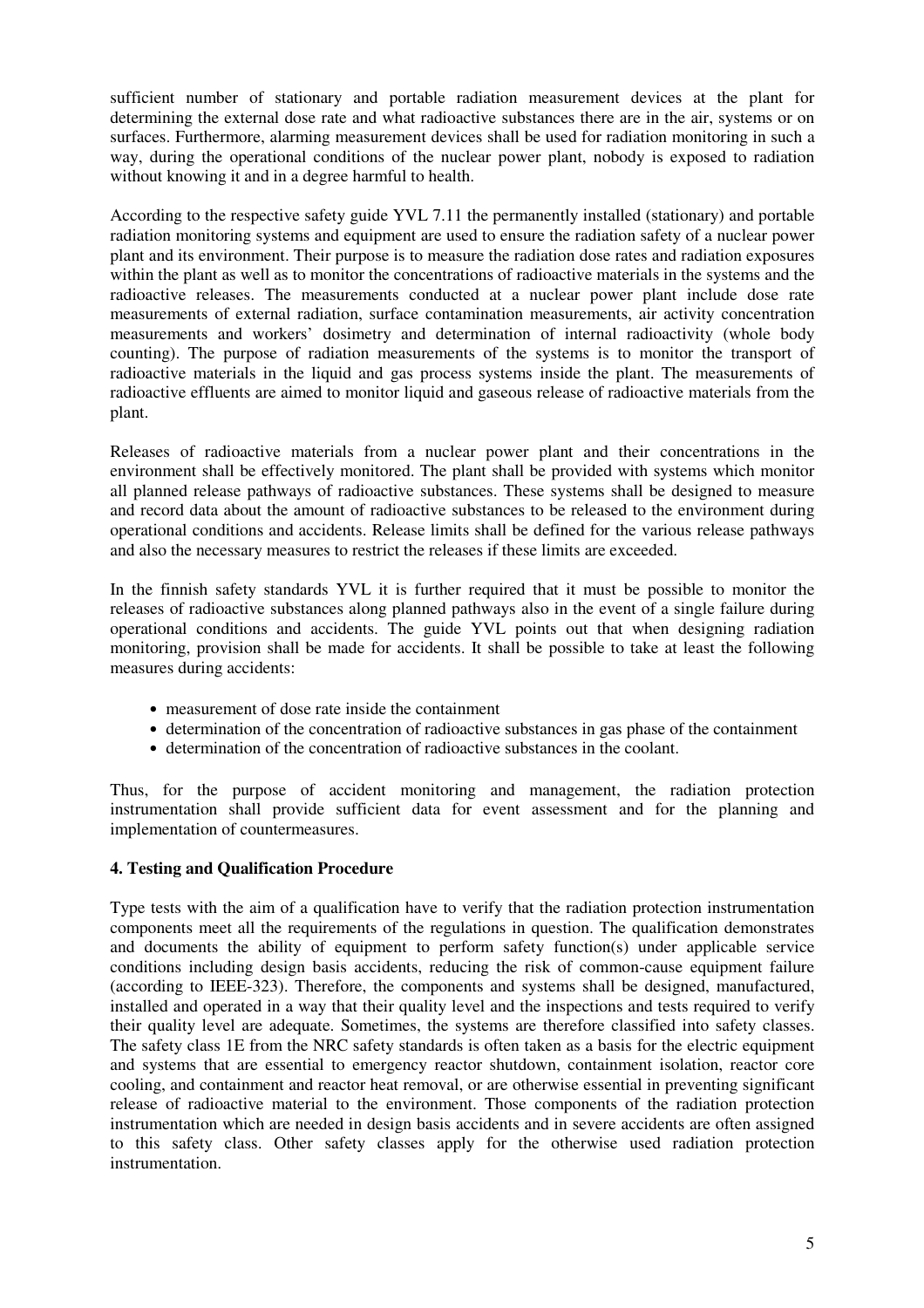In Germany, the test procedures follow the requirements of the safety guide KTA 1505 (Verification of Suitability of Radiation Measuring Equipment) or the KTA 3500 series for higher safety classes in the case of the reactor safety systems. Qualifications in accordance with IEC guide 60780 are acknowledged.

Within the frame of the nuclear licensing and supervision procedure, it shall be certified that the radiation protection equipment is suited for the measurement objective. In order to confirm this, the quality, design and manufacturing processes are inspected and test procedures are performed.

In many cases, the authorities for the licensing and supervision of nuclear installation rely on type tests and qualifications performed by independent experts rather than on the test procedures of the manufacturer himself. This is pointed out either for the KTA safety standards used in Germany and the YVL guides in Finland:

In the German safety standards, plant-independent test organizations in the field of radiation and radioactivity surveillance are competent persons who are (in accordance with the legal requirements, standards, guidelines, provisions and instructions) required to be consulted during the tests. They shall not be involved in the manufacturing and marketing of the radiation protection instrumentation to be tested and they shall not represent interests of the manufacturer. The certification of suitability for radiation protection instrumentation is achieved if it is documented that the equipment fulfils the measurement objective at the respective location with ambient conditions and for the particular operating conditions and if this is confirmed by an authorized expert.

Similarly, the finnish guide YVL 5.5 ("Instrumentation Systems and Components at Nuclear Facilities") presents the requirements for licensees concerning the design, implementation and operation of the instrumentation and control system and equipment at a nuclear facility and how the authority STUK controls and inspects these. The design of the instrumentation comprises explicit steps like general requirements, requirement specification and documentation, followed by a qualification plan. The qualification plan includes the design and manufacturing process and tests. Further, all equipment in Safety class 2 and essential accident instrumentation in Safety Class 3 (NRC Regulatory guide 1.97) shall possess a type acceptance certificate according to an applicable nuclear engineering standard awarded by an accredited body or a body performing inspections with corresponding competence. The certificate shall cover the assessment of the equipment design and the quality management of its manufacturing. The equipment conformity to the requirements shall be demonstrated by tests and analyses and by practical type tests. In all cases, qualification plans and test plans are established.

**Figure 1**: Ionisation chamber KG 50 SEC manufactured by MGP Instruments H&B (Mirion Technologies), tested and approved up to dose rates of 1E5 Gy/h